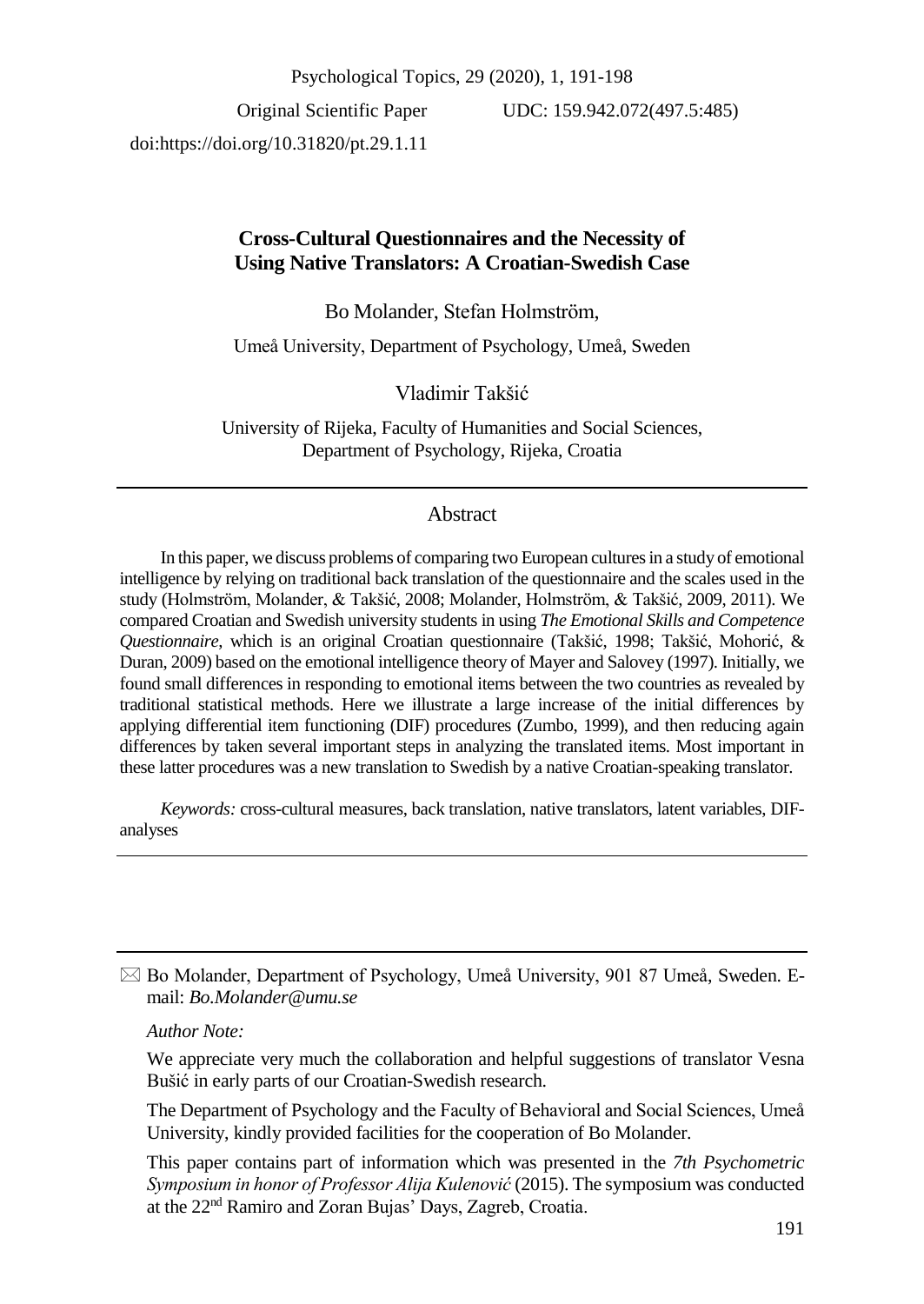### **Introduction**

An inspection of a recent volume of the *Journal of Cross-Cultural Psychology* (Volume 50, Issues 1-8, 2019) revealed that among the 52 papers available on comparisons between cultures, using questionnaires or other written or spoken materials, included no text in the abstract or in keywords about the translation procedures. Perhaps authors thought that such information would suit better in the method sections. However, neither in those sections did we found much about translation. Among the 52 papers, 22 of them did not mention clearly, or not at all, the linguistic origin of one or more of the questionnaires or scales used. In the other 30 papers, the origin was British English or American English. Furthermore, the procedure for translation to another language was not always described. We suggest that authors provide, at a minimum, information about a) the linguistic merit of the translator for both languages involved, b) if there are several translators, results of comparing them, and c) translator knowledge of the meaning of important latent variables (Harkness, 2008; Zumbo, Gelin, & Hubley, 2002). Often the inspected papers referred to translators only as "bilingual" without giving information about native language and level of experience in both languages. Back translation was mentioned explicitly only in eight of the 52 papers, and in varying degrees of clearness.

In addition to translation procedures, it is also of high importance in crosscultural studies to demonstrate measurement equivalence. In only 11 of the papers, authors used factor analysis, alone, or together with structural equation calculations, and in some cases only discussed. Specific methods for item bias, e.g. DIF-methods, were seldom used.

#### **First ESCQ Results in Croatian-Swedish Cooperation**

Although it is depressing to read in the JCCP's 2019's volume papers which are lacking important methodology, for valid reasoning about obtained results we should remember that only 20 years ago procedures for translation and measurement equivalence were discussed even less. The Croatian-Swedish cooperation in the area of emotional intelligence started around 2005, and description of a project collecting data based on the ESCQ- questionnaire from six different countries was first published in 2006 in a Portuguese journal (Faria et al., 2006), with Croatian data from high school students and Swedish data from bus drivers and nurses. However, in Tables 1 and 2 below, we present a more fair comparison between the two countries, with data from a later publication, based on Croatian and Swedish university students (Molander et al., 2011).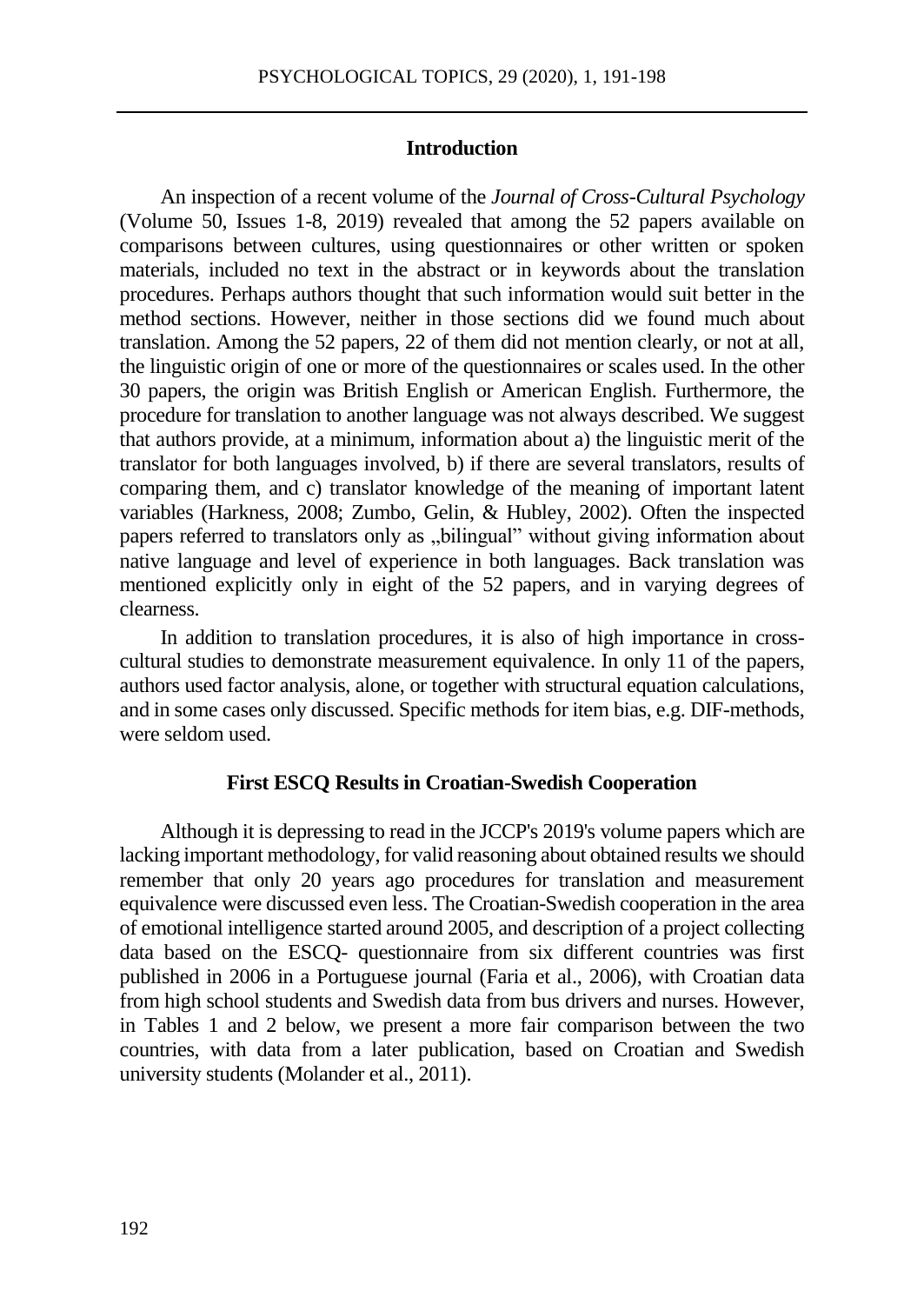## Table 1

|  |  |  | Typical Example of Number and Proportions of Participating Men and Women, and  |  |  |
|--|--|--|--------------------------------------------------------------------------------|--|--|
|  |  |  | Estimated Mean Age in the Croatian and Swedish Samples (Molander et al., 2011) |  |  |

|         | Men              | Women            | Total  | Mean          |
|---------|------------------|------------------|--------|---------------|
|         | $N$ (proportion) | $N$ (proportion) | Sample | Age (years)   |
| Croatia | 236(.31)         | 522 (.69)        | 758    | $\approx 2.2$ |
| Sweden  | 79 (.37)         | 133 (.63)        | 212    | $\approx 25$  |

### Table 2

*Means, Standard Deviations, and Levels of Significance for ESCQ Total Scores and Subscale Scores for Men and Women (Molander et al., 2011)*

|             |       | Croatia<br>$\boldsymbol{M}$ | SD <sub>1</sub> | Sweden<br>M | <b>SD</b> | $\boldsymbol{p}$ |
|-------------|-------|-----------------------------|-----------------|-------------|-----------|------------------|
| <b>ESCQ</b> | All   | 160.4                       | 16.29           | 161.0       | 12.60     | .632             |
|             | Men   | 158.0                       | 16.59           | 159.1       | 13.25     | .579             |
|             | Women | 161.4                       | 15.94           | 162.1       | 12.15     | .679             |
| PU          | A11   | 53.4                        | 6.96            | 52.2        | 5.81      | .022             |
|             | Men   | 51.9                        | 7.11            | 51.1        | 5.75      | .345             |
|             | Women | 54.0                        | 6.81            | 52.8        | 5.79      | .063             |
| EL          | All   | 48.6                        | 7.22            | 51.0        | 6.28      | .000             |
|             | Men   | 47.9                        | 6.54            | 50.5        | 6.26      | .002             |
|             | Women | 48.8                        | 7.45            | 51.2        | 6.33      | .001             |
| <b>MR</b>   | All   | 58.5                        | 5.99            | 57.8        | 4.71      | .150             |
|             | Men   | 58.1                        | 6.20            | 57.5        | 5.09      | .416             |
|             | Women | 58.6                        | 5.87            | 58.0        | 4.50      | .285             |

*Note.* ESCQ = Emotional Skills and Competence Questionnaire (45 items); PU = Perceive and Understand (15 items); EL = Express and Label (14 items); MR = Manage and Regulate (16 items).

In addition, alpha values were high and very similar for Croatia and Sweden: for total scores .85 - .88; for PU .84 - .84, for EL .80 - .81; and for MR .59 - .69. The lower values for MR may be due to a higher complexity of variables in that scale, and thus perhaps more difficult to translate to other cultures. Overall, Table 2 shows that Croatian and Swedish university students seem to respond very similar to the ESCQ instrument. We found no significant statistical differences for Total results and the PU and MR scale results, whereas there was a significant difference between Croatia and Sweden for the EL scale. Thus, and overall, the cultural difference between Croatian and Swedish university students, as shown by the ESCQ questionnaire, seems to be very modest. The original American theory behind ESCQ (Mayer & Salovey, 1997) does not make any cross-cultural predictions, usable for evaluation of these results, but studies like World Value Study (Inglehart & Welzel,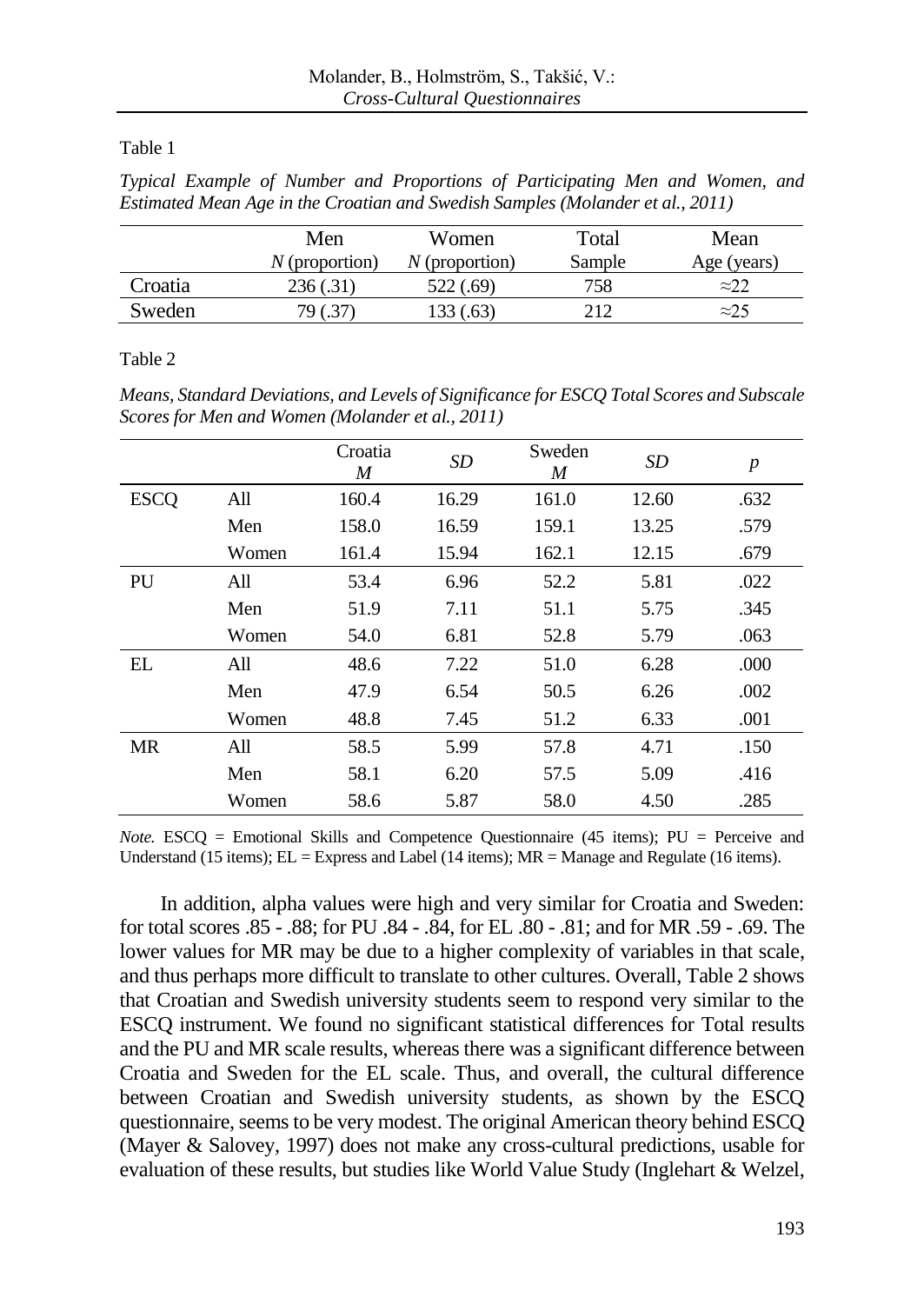2011) show that cultural differences between these countries in sociological and psychological areas could be substantial.

#### **Measurements of Item Bias**

During the 90s and the beginning of 2000, several papers were published addressing *the requirement of equivalence* for making possible comparisons between cultures and languages. We were of course quite interested in this development. Methods for making safer conclusions about cultural differences, especially *construct equivalence* and *item bias* were needed. In particularly we started to investigate a method called Differential Item Functioning (DIF), and where *DIF is said to exist if an item is more difficult, discriminating or easily guessed for one group than for another* (Zumbo, 1999). Zumbo described this method as logistic regression modeling, and as a framework for binary and Likert-type item scores. Chisquared tests and effect sizes are part of the procedure. In our paper (Molander et al., 2011), we made an investigation of possible DIF effects. Table 3 shows the results with calculations on total scores and scale scores based on criteria for two different effect sizes. It should be noted that DIF effects are calculated separately for each of the three scales.

#### Table 3

*Number of DIF Items and Proportions for Total Scores (45 items) and Subscales for Croatian (758) and Swedish (212) University Students according to Zumbo & Thomas (1997) and Jodoin & Gierl (2001) Effect Size Criteria (Molander et al., 2011)*

| Criteria                | Total |    |      | MR |
|-------------------------|-------|----|------|----|
|                         | 14    |    |      |    |
| Jodoin & Gierl (2001)   |       | רר | . 14 |    |
|                         |       |    |      |    |
| Zumbo & Thomas $(1997)$ |       |    |      |    |

*Note.* Jodoin & Gierl (bold): effect size  $> .035$ ; Zumbo & Thomas (italics): effect size  $> .13$ ; PU = Perceive and Understand (15 items);  $EL =$  Express and Label (14 items);  $MR =$  Manage and Regulate (16 items).

We first used the Zumbo and Thomas (1997) criterion for deciding DIF items because their logistic regression method was the first we came across. In addition to the effect size criterion, there was also a demand that Chi<sup>2</sup> calculations should be significant on .01 level. According to the criteria by Zumbo and Thomas (1997) the results looked good and in line with the obtained results shown in Table 2. Almost no difference at all between Croatia and Sweden. However, this was a period of great statistical activity in DIF calculations and soon the requirements for acceptable items increased quite a lot. The Jodoin and Gierl (2001) criterion is an example of this development. The arguments for their criterion seemed to be reasonable, and we have used this criterion since the day we read their paper. Finding 14 DIF items in a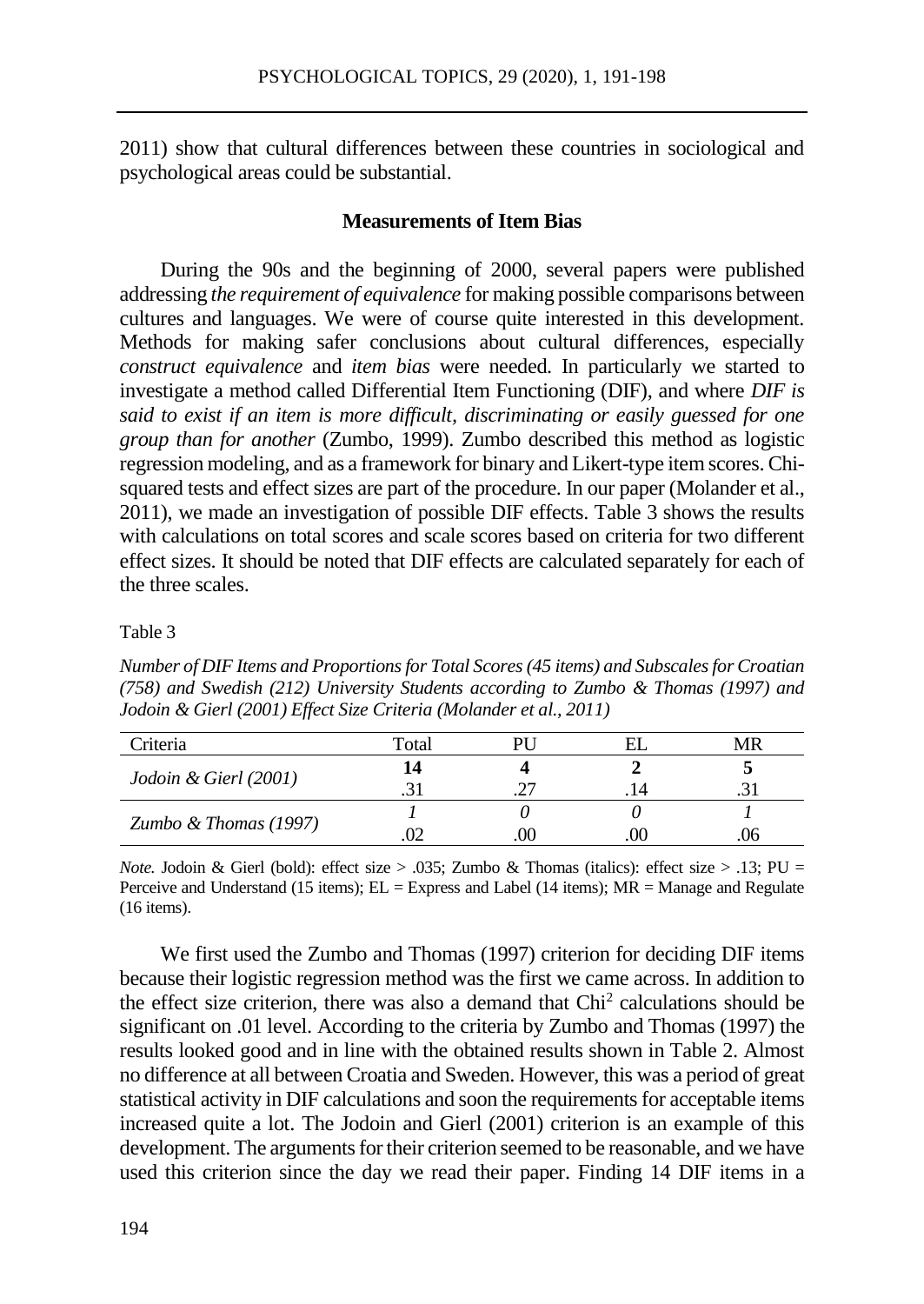questionnaire of 45 items seemed anyway to be too much, and we were concerned about the effect of these items on the scores. However, it should also be remembered that getting DIF items in your instruments is not only bad. DIF measurements may also reveal cultural differences or other differences, which were not thought of earlier.

## **A New Look on ESCQ Items**

Although procedures for checking item bias were welcome around the beginning millennium, there was also a need for improvements in translation procedures. One book that arrived in 2011 and sometime after we performed our first DIF-analyses made a strong impression. The title of the book was "Cross-Cultural Research Methods in Psychology" edited by David Matsumoto and Fons J.R. van de Vijver (2011). Several chapters were very valuable for our research at that time, and still are.

In the beginning of the Croatian-Swedish cooperation in the emotional intelligence field, we first used the commonly suggested back-translation procedure. The ESCQ questionnaire was Croatian original and was translated to English in a version that was adapted to Swedish. The present Swedish authors made the translation to Swedish. We then consulted a teacher in English at the Linguistic Department in our university for correctness of the translation. Some smaller changes were suggested, and the whole translation was then discussed with Vladimir Takšić, present author, and the creator of the ESCQ instrument. After this talk, we considered the translation to be acceptable. However, after making DIF measurements, and after having read the Matsumoto-van de Vijver (2011) book, we understood that more had to be changed in the Swedish version.

We went through the English version of the questionnaire following the advice found in a chapter by Hambleton and Zenisky (2011), which was part of the Matsumoto and van de Vijver book. These authors listed 25 critical aspects of the text in five different categories, i.e., *General*, *Item format, Grammar and phrasing, Passages, Culture.* We found that about 40-50% of the items in our Swedish instrument were affected in one or several categories. We also found that DIF-items were more often affected than non-Dif items. It seemed like a good idea to improve the original translation.

## **Discovering a Native Croatian Translator**

Somewhat later and by sheer luck, we found the name Vesna Bušić on a door in the Department of Linguistics, situated in another building at Umeå University but very close to the Department of Psychology. We never heard of her before, but by knocking at the door and talking with her it turned out that she was a native Croatian speaker, and had spent the last 20 years in Sweden. She worked at the University as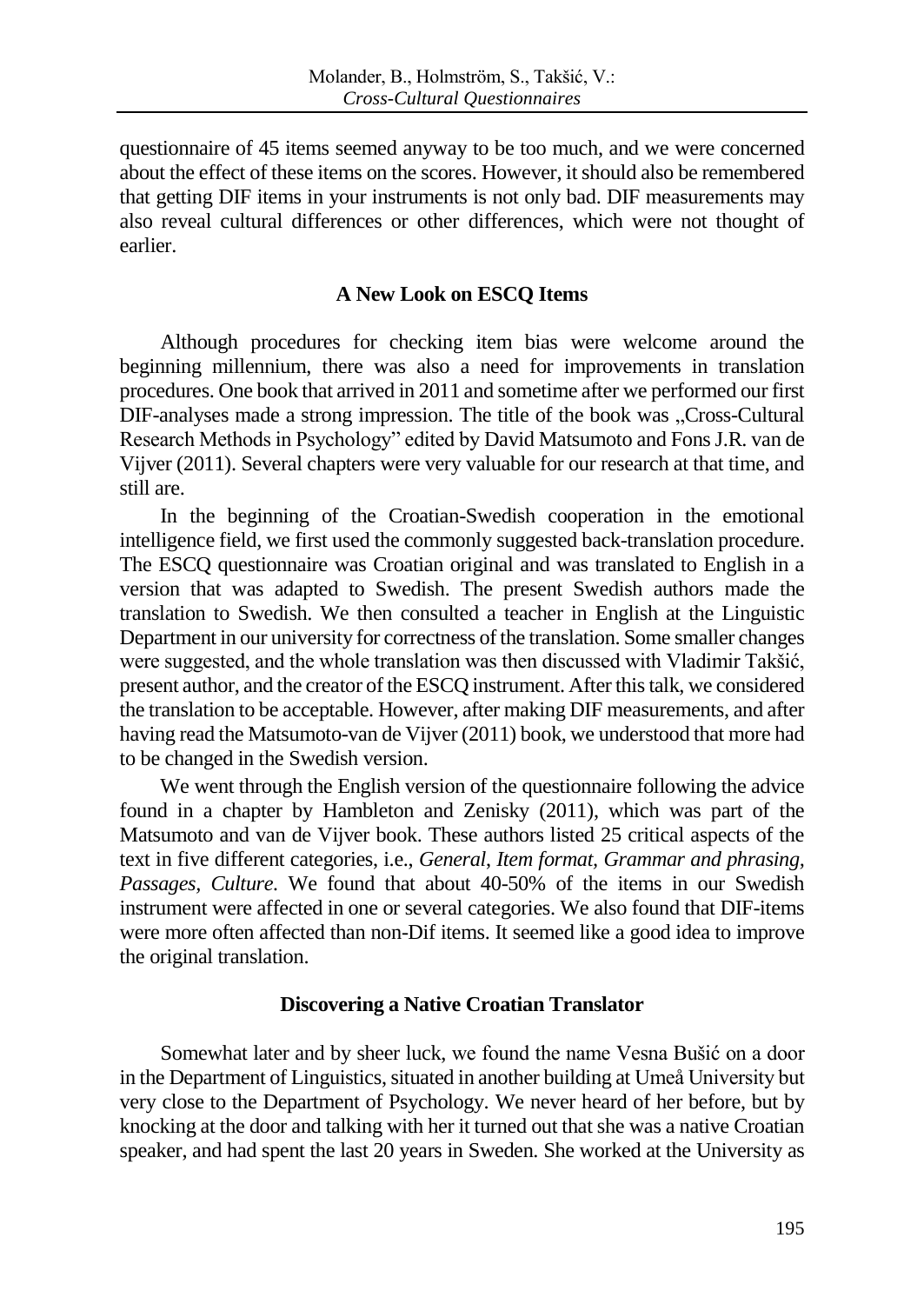a teacher in Swedish as well as in Swedish as a Second language. Moreover, she was very good at English, as she had to talk English with some of her students. After talking to Vesna Bušić about our Croatian-Swedish research and the need to get a native translator for the questionnaire she agreed to be that translator. We handed the original Croatian questionnaire and the Swedish translation to her, and she immediately recognized some obvious faults in the Swedish translation. She then made a very new translation with cooperation also from the three of us, mainly on questions of the expected intent of an item. Finally, it became time for us to collect new data on Swedish university students based on the new translation. We collected this new sample in very much the same courses as the old sample.

### **Comparing again Croatian-Swedish Results**

Table 4 shows the result of DIF-analyses based on a new sample of 272 university students (Molander, Holmström, & Takšić, 2015) and compared with the old Croatian sample (Molander et al., 2011). DIF effects are calculated separately for each of the three scales.

#### Table 4

*Number of DIF Items and Proportions for ESCQ Scores (45 items) and Subscales for Croatian Sample (758) and the New Sample (272) of Swedish University Students (Molander et al., 2015)*

| Criteria                | Total | PH | MR   |
|-------------------------|-------|----|------|
|                         |       |    |      |
| Jodoin & Gierl (2001)   | , 99  |    | .19. |
|                         |       |    |      |
| Zumbo & Thomas $(1997)$ |       |    | Jr   |

*Note.* Jodoin & Gierl (bold): effect size  $> .035$ ; Zumbo & Thomas (italics): effect size  $> .13$ ; PU = Perceive and Understand (15 items); EL = Express and Label (14 items); MR = Manage and Regulate (16 items).

Results according to the Jodoin and Gierl (2001) criterion show a large reduction of number of DIF-items on total scores from 14 to 4, and a substantial reduction for the three subscales from a total of 11 to 7. In addition, the new translation also increased the total scores and subscale scores, as well as the Cronbach's alpha values. It should be noted also, that if DIF-items are found, there are several actions that can be taken before there is a conclusion that the translation has to be improved. We will not go through these actions here, and there were strong indications anyway that the native translation improved the Swedish ESCQ questionnaire.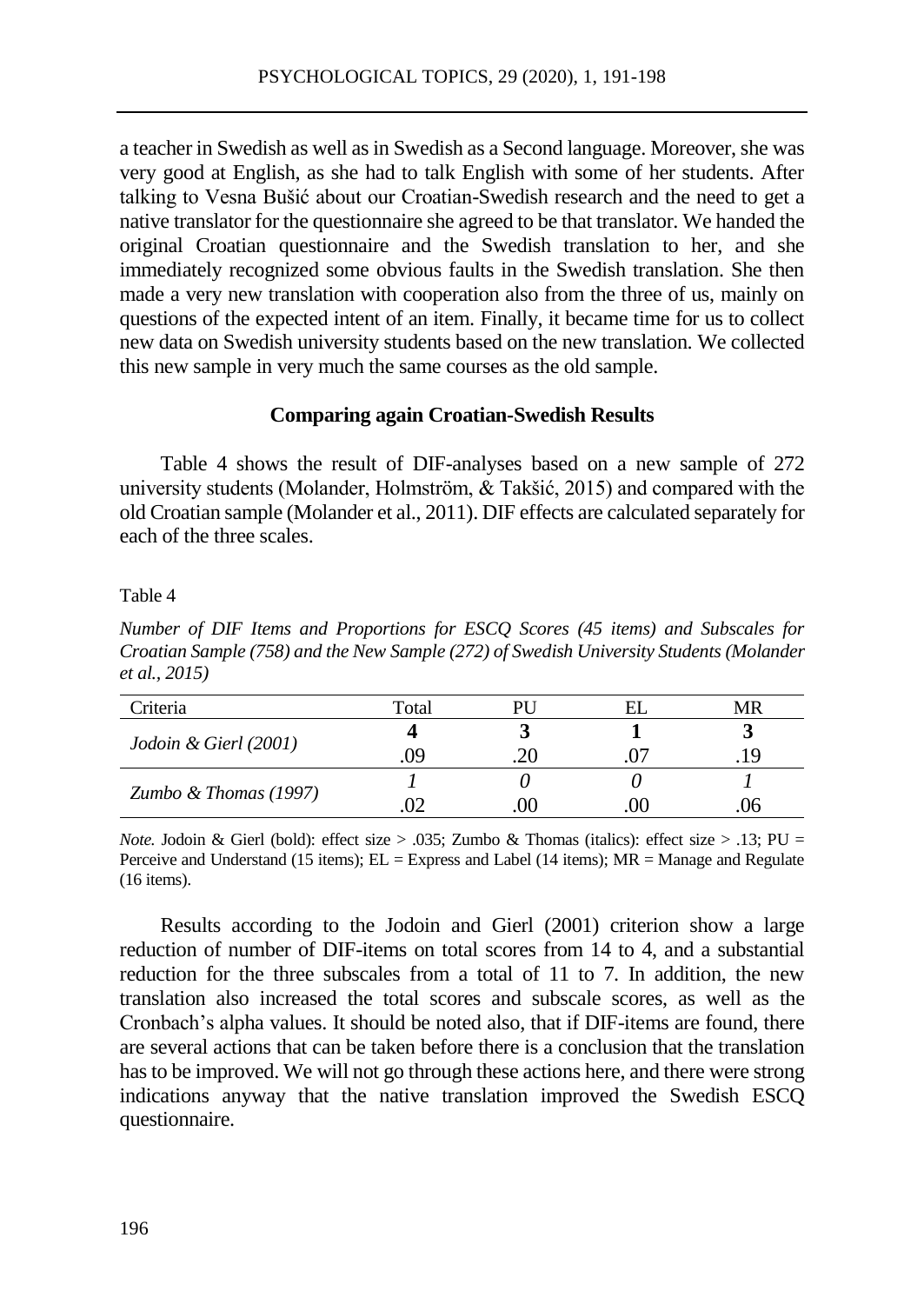### **Conclusion**

We have shown that recent papers in the cross-cultural field are still lacking in acceptable methods for handling questionnaires, scales or other instruments for measuring cross-cultural effects. In particular, we have argued for more of native translators and for specific analyses of items. We are fully aware of many other fields in psychology, which have similar problems, and we are of course aware that we are not the first to point out these problems. In the past, several authors have suggested routines for how translation of questionnaires should proceed. We have mentioned the Hambleton and Zenisky (2011) chapter, but there are earlier and more extensive papers on that issue, as for example van de Vijver and Hambleton (1996), Harkness, Pennell, and Schoua-Glusberg (2004), and Harkness (2008). A recent interesting publication on translation of information on informed consent is Brelsford, Ruiz, and Beskow (2018). Psychology uses many measuring tools. We need these tools to be sharp, not blunt and non-efficient. Good advice in the cross-cultural field, and still needed, is to make native translators an early and more important part of the development of questionnaires and other measuring tools.

#### **References**

- Brelsford, K. M., Ruiz, E., & Beskow, L. (2018). Developing informed consent materials for non-English-speaking participants: An analysis of four professional firm translations from English to Spanish. *Clinical Trials*, *15*, 557-566. doi:10.1177/1740774518801591
- Faria, L., Lima Santos, N., Taksic, V., Räty, H., Molander, B., Holmström, S., Jansson, J., Avsec, A., Extremera, N., Fernandez-Berrocal, P., & Toyota, H. (2006). Cross-cultural validation of the Emotional Skills and Competence Questionnaire (ESCQ). *Psicologia*, *20*, 95-127.
- Hambleton, R. K., & Zenisky, A. L. (2011). Translating and adapting tests for cross-cultural assessments. In D. Matsumoto & F. J. R. van de Vijver (Eds.), *Cross-cultural research methods in psychology* (pp. 46-74). Cambridge: Cambridge University Press.
- Harkness, J. A. (2008). *Round 4 ESS translation strategies and procedures*. European Social Survey, ESS document.
- Harkness, J. A., Pennell, B. E., & Schoua-Glusberg, A. (2004). Questionnaire translation and assessment. In S. Presser, J. Rothgeb, M. Couper, J. Lessler, J. Martin, & E. Singer (Eds.), *Methods for testing and evaluating survey questionnaires* (pp. 453-473). New Jersey: John Wiley and Sons.
- Holmström, S., Molander, B., & Takšić, V. (2008, July). Analysis of item bias in the Emotional Skills and Competence Questionnaire: A cross-cultural comparison. In V. Taksic (Chair), *Cross cultural validation of various measures of emotional intelligence.* Symposium conducted at the XXIX International Congress of Psychology, Berlin. *International Journal of Psychology, 43*, 354.